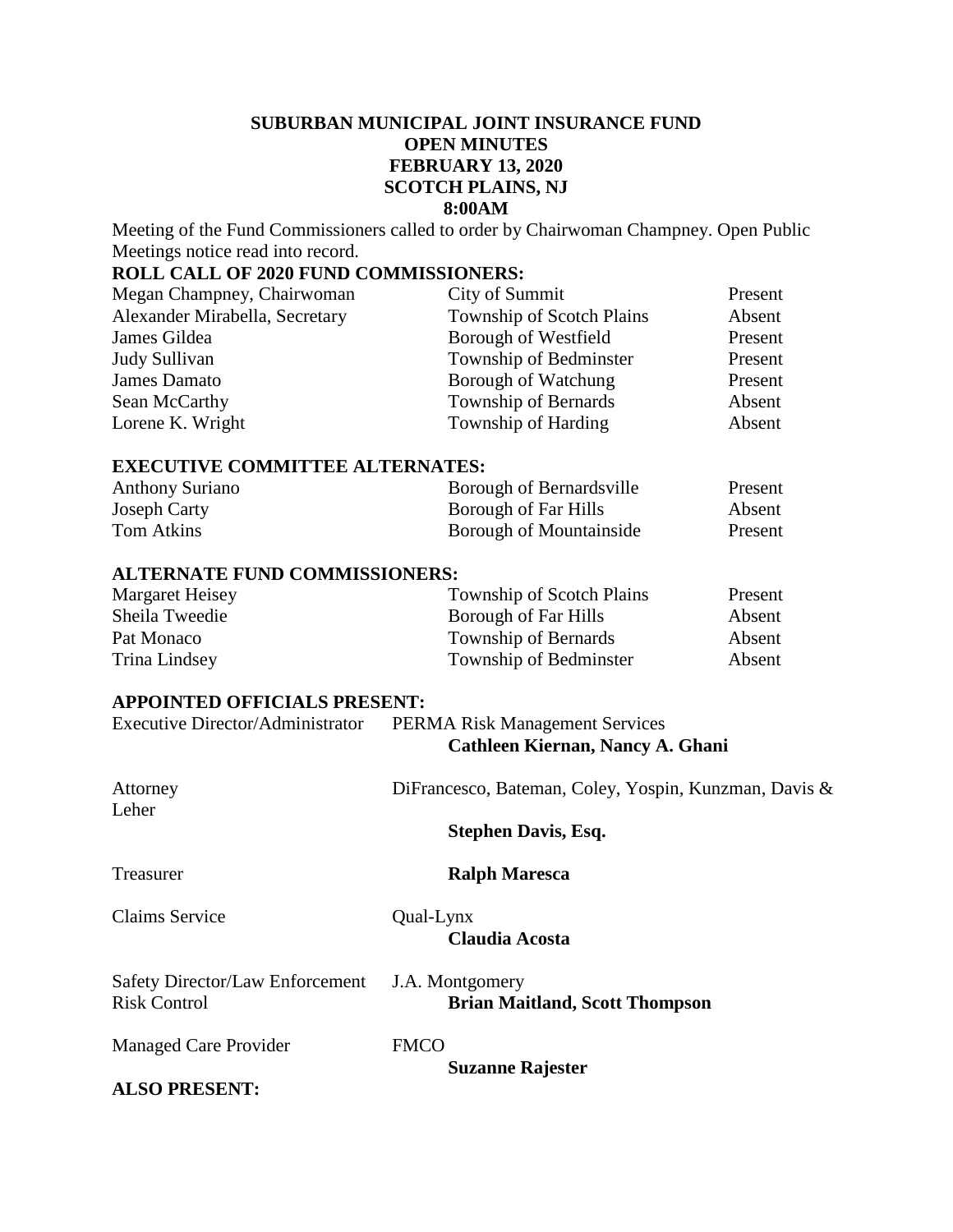Lindsay Travali, Acrisure Amy Pieroni, Acrisure Shakirah Stanford, Brown & Brown Rich Duthie, Pinnacle Risk Solutions Craig Sutherland, Meeker, Sharkey & Hurley Renee Bays, Meeker, Sharkey & Hurley **MINUTES:** Open and Closed Minutes of January 9, 2020. **MOTION TO APPROVE OPEN AND CLOSED MINUTES FOR JANUARY 9, 2020 AS PRESENTED:** Moved: Commissioner Atkins Second: Commissioner Gildea

Vote: Unanimous

**CORRESPONDENCE:**  NONE

# **EXECUTIVE DIRECTOR:**

**REPORT:** Monthly reports submitted to Fund Commissioners including monthly Fast-track Accident Frequency, Fast-track Financial report, Fixed Income Portfolio Summary, Claim Activity Report, Interest Rate Summary Comparison, Monthly Loss Ratio by fund year and line of coverage and the Monthly and Annual Regulatory Checklist.

Included in the agenda were tracking reports as of December 31, 2019. Executive Director referred to the Financial Fast Track and noted the Fund's statutory surplus stands at \$3.7 million. Executive Director reviewed the Lost Time Accident Frequency (LTAF) and said the JIF's rate is 1.40; the overall MEL/JIF rate is 1.42.

**2020 MEL/RCF/EJIF MARCH 27TH MEETING & RETREAT:** Executive Director reported the MEL, RCF and EJIF will be holding their March meetings in conjunction with the MEL Annual Retreat. This year's retreat will be held on March  $27<sup>th</sup>$  at the Princeton Marriott. The purpose of the retreat is to provide the sub-committees of the MEL an expanded opportunity to report directly to the Boards of the MEL, RCF and EJIF. Executive Director said local JIF Fund Commissioners are welcome to attend and if interested should contact the fund office for details.

**2020 MEL & MRHIF & NJCE EDUCATIONAL SEMINAR:** Executive Director reported the  $10<sup>th</sup>$  annual educational seminar is scheduled for Friday, May 1, 2020, beginning at 9:00 AM at the National Conference Center, 399 Monmouth Street, in East Windsor, NJ. The seminar qualifies for an extensive list of Continuing Educational Credits including CFO/CMFO, Public Works, Clerks, Insurance Producers and Purchasing Agents. There is no fee for employees and insurance producers associated with MEL and Municipal Reinsurance Health Insurance Fund (MRHIF) members as well as personnel who work for service companies that are engaged by MEL member JIFs and MRHIF member HIFs. Enclosed in the agenda was the enrollment form.

**ELECTED OFFICIALS TRAINING:** Executive Director reported this year's elected officials training program will focus on *Preventing Child Abuse and Protecting Public Entities from the*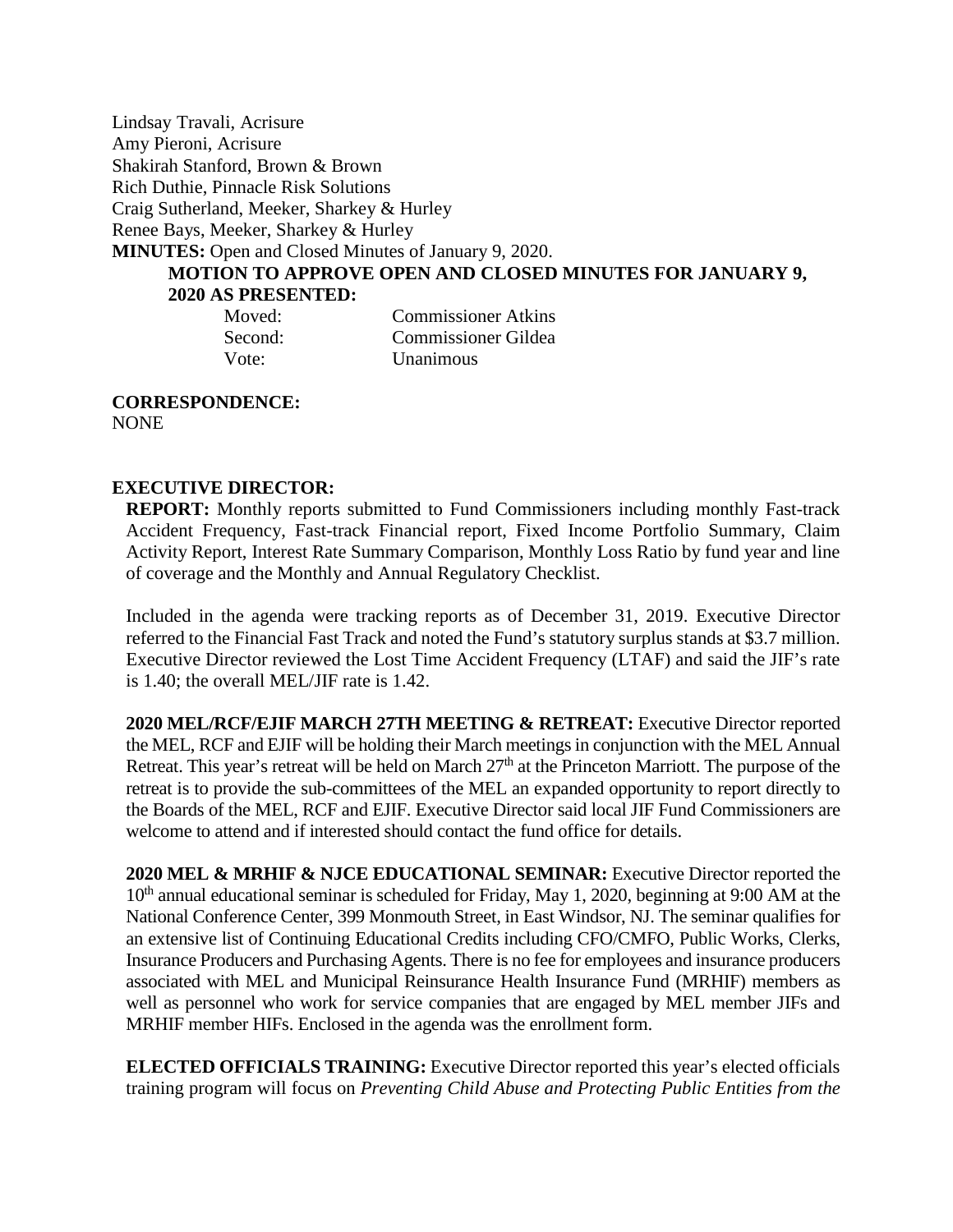*liabilities imposed by new legislation concerning sexual molestation.* Executive Director said a notice will be distributed once the program is posted to the MEL's Learning Management System; anticipated date it will be posted is early March.

**EMPLOYEES AND VOLUNTEERS PROTECTING CHILDREN TRAINING:** The MEL developed a new training program on protecting children which is already on the Learning Management System for non-supervisory employees and volunteers. Enclosed in the agenda were the directions to take the course. Executive Director said we are drafting a notice to inform members of the materials on our webpage for Protecting Our Children which includes this training, model documents and resource guide.

**EMPLOYMENT PRACTICES TRAINING:** Executive Director said this year, all Managers and Supervisors are required to complete training in Employment Practices and protecting children from molestation; the Fund office will work with the Fund Attorney to schedule this training. J.A. Montgomery will conduct this training for Police Command Officers. The Training for non-supervisory employees and volunteers will be ready later in the year.

Executive Director said MEL hired a firm to review the Model Personnel Manual and the Employee Handbook. Draft is complete and is now in MEL sub-committee review, but not expected to be ready for release until June. As a result, the deadline to complete all elements of the EPL Compliance program will be pushed to June 30, 2021.

Chairwoman Champney inquired if there was training or resources available with respect to LGBTQ employees. In response Executive Director said she would inquire to see if a vendor and/or resources could be identified.

**SAFETY BREAKFAST:** The Annual Safety Breakfast has been scheduled for Tuesday February 25, 2020 at 8:30AM at the Stage House Tavern in Mountainside, NJ. Invitations have been emailed by JA Montgomery Risk Control.

**INCLEMENT WEATHER PROCEDURE:** A procedure has been instituted for Commissioners to confirm whether a meeting has been cancelled. The Executive Director will talk to the Chair to determine if a meeting should be cancelled. In the case of an early morning or evening meeting, PERMA will leave a message, which can be obtained by dialing the Fund's main number (201) 881-7632. For meetings that occur during normal business hours, meeting status can also be obtained by dialing the Fund office.

# **TREASURER:**

# **VOUCHER LIST:**

**FEBRUARY 2020 VOUCHER PAYMENTS, RESOLUTION 11-20**

| Fund Year 2019: | \$12,268.39  |
|-----------------|--------------|
| Fund Year 2020: | \$415,251.54 |
| Total:          | \$427,519.93 |

**CONFIRMATION OF CLAIMS PAYMENTS/CERTIFICATION OF CLAIMS' TRANSFERS FOR MONTHS OF DECEMBER 2019:**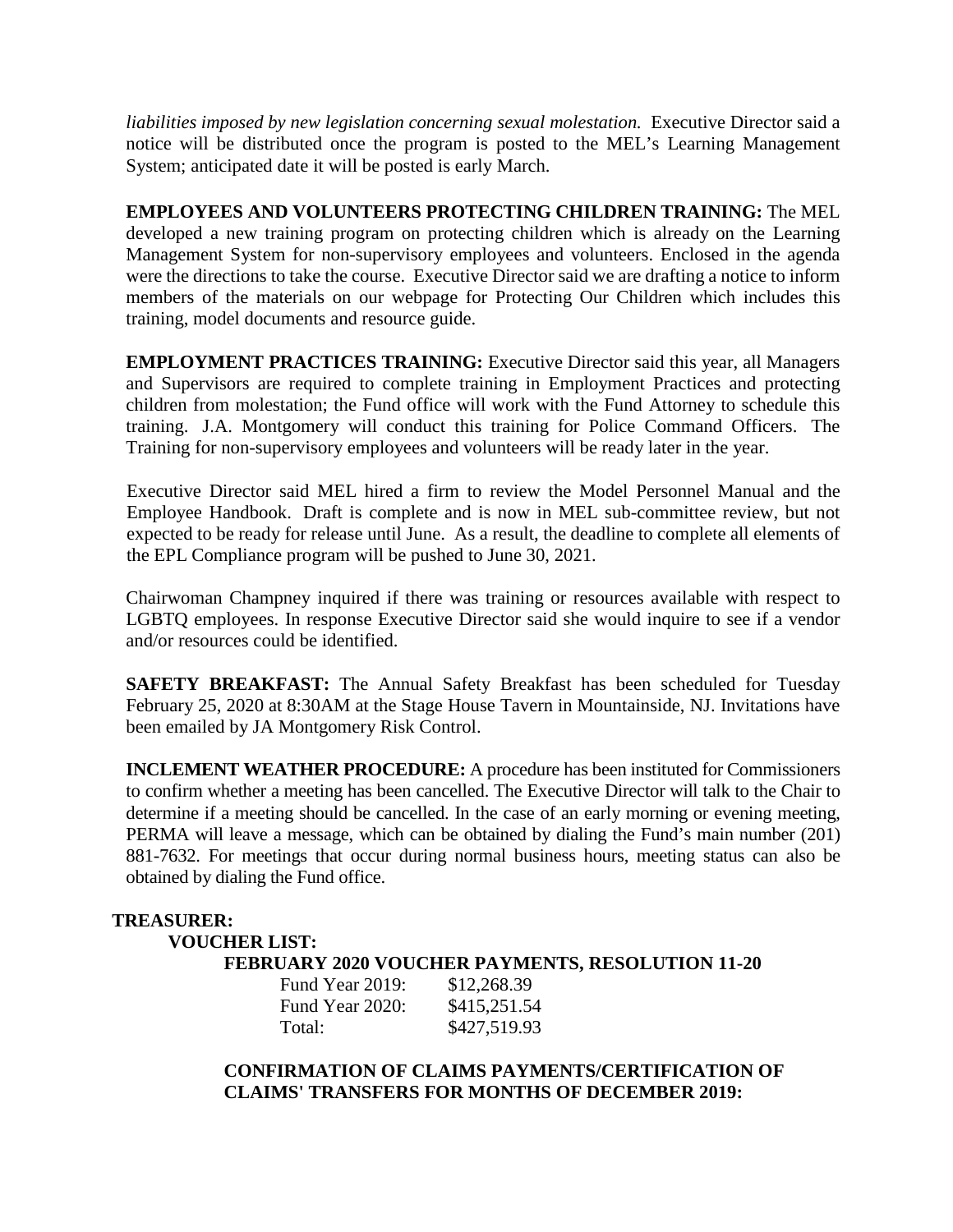| Fund Year 2019: | \$38,895.27  |
|-----------------|--------------|
| Fund Year 2018: | \$15,255.94  |
| Fund Year 2017: | \$13,265.08  |
| Fund Year 2016: | \$41,019.66  |
| Fund Year 2015: | \$6,569.96   |
| Closed:         | \$0.00       |
| <b>Total:</b>   | \$115,005.91 |

# **MOTION TO ADOPT RESOLUTION 11-20 APPROVING FEBRUARY 2020 BILLS LIST AND APPROVE CONFIRMATION & CERTIFICATION OF DECEMBER 2019 CLAIM TRANSFERS AS SUBMITTED:**

Moved: Commissioner Atkins Second: Commissioner Gildea Roll Call Vote: 8 Ayes-0 Nays Voucher List and Treasurer's Report Made Part of Minutes.

### **ATTORNEY:**

**REPORT:** Included in the agenda was a report of appellate decisions impacting municipalities.

Monthly Report Made Part of Minutes.

#### **UNDERWRITING MANAGER:**

**CERTIFICATE REPORT:** Included in the agenda was the certificate report for the period 12/22/19 to 1/22/20. Executive Director said the Underwriting Manager indicated there were numerous requests for 2020 renewal certificates and as such that report was not available for the agenda. The report would be included in the next agenda.

**CYBER COMPLIANCE REPORT:** Included in the agenda was the cyber compliance report as of 1/29/20 and an updated report as of 2/7/20 was distributed. Executive Director noted that the report reflected a "Denied" status; however, this is not an indication of denied coverage. Executive Director said it may be that a member did not submit a questionnaire in Origami and it default to Denied and/or a members submitted a questionnaire, but it was denied for additional documentation to achieve either Tier 1 or Tier 2 status.

Monthly Report Made Part of Minutes.

### **MANAGED CARE:**

**MONTHLY REPORT:** Included in the agenda was the January 2020 report submitted by FMCO. Managed Care Provider said the total provider billed amount to date was \$68,546 and was re-priced to \$29,509 for a total savings of 57% and a PPO penetration of 90%. Monthly Activity Report Made Part of Minutes.

#### **SAFETY DIRECTOR:**

**MONTHLY REPORT:** Included in the agenda was the January 2020 report noting the activities/trainings, MSI classes and a Safety Director bulletin distributed during that time. Monthly Report Made Part of the Minutes.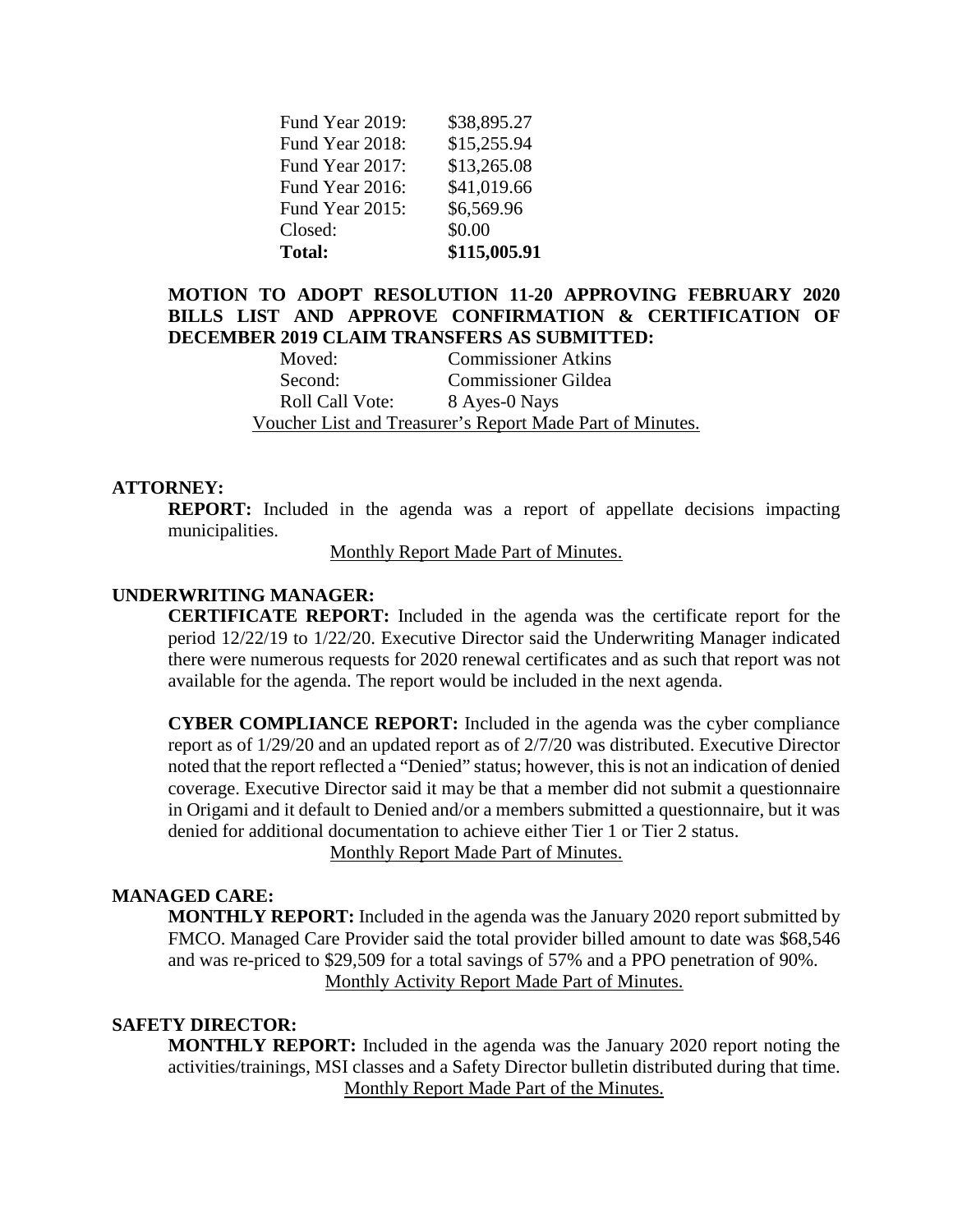#### **CLAIMS:**

**REPORT:** Claims Administrator said they have Payment Authority Requests to present during Closed Session.

# **RESOLUTION - EXECUTIVE SESSION FOR CERTAIN SPECIFIED PURPOSES: PERSONNEL - SAFETY & PROPERTY OF PUBLIC LITIGATION AND CONTRACT MATTERS:**

Moved: Commissioner Atkins Second: Commissioner Gildea Roll Call Vote: Unanimous

**PAYMENT AUTHORIZATION REQUESTS:** Executive Committee reviewed payment authorization requests presented by Claims Service in Executive Session.

#### **MOTION TO RETURN TO OPEN SESSION:**

| Moved:          | <b>Commissioner Atkins</b> |
|-----------------|----------------------------|
| Second:         | Commissioner Gildea        |
| Roll Call Vote: | <b>Unanimous</b>           |

### **MOTION TO APPROVE PAYMENT AUTHORIZATION REQUEST PRESENTED IN EXECUTIVE SESSION BY QUAL-LYNX:**

Moved: Commissioner Gildea Second: Commissioner McCarthy Roll Call Vote: 8 Ayes - 0 Nays

**OLD BUSINESS:** 

NONE

#### **NEW BUSINESS:**

**COVERAGE COMMITTEE:** Executive Director said the Coverage Committee met via teleconference to review the JIF Crime Policy rewrite. Executive Director said the policy was originally written in 1990 and had undergone several enhancements through endorsements to clarify coverage. Executive Director said the MEL Technical Writer worked with the MEL Underwriting Manager to rewrite the policy, which was reviewed and approved by the MEL Coverage Committee for local JIF review and approval.

Executive Director said the MEL Underwriting Manager confirmed that the policy rewrite did not change coverage and the Fund's Coverage Committee recommended approval of the policy subject to a liberalization endorsement as suggested by Mr. Sutherland. Executive Director said the Executive Committee could take action now or defer it until next month since the Coverage Documents will not be issued sooner than March or April. Commissioner Atkins noted he was comfortable adopting the policy rewrite today as it was reviewed by the MEL Coverage Committee and this Fund's Professionals.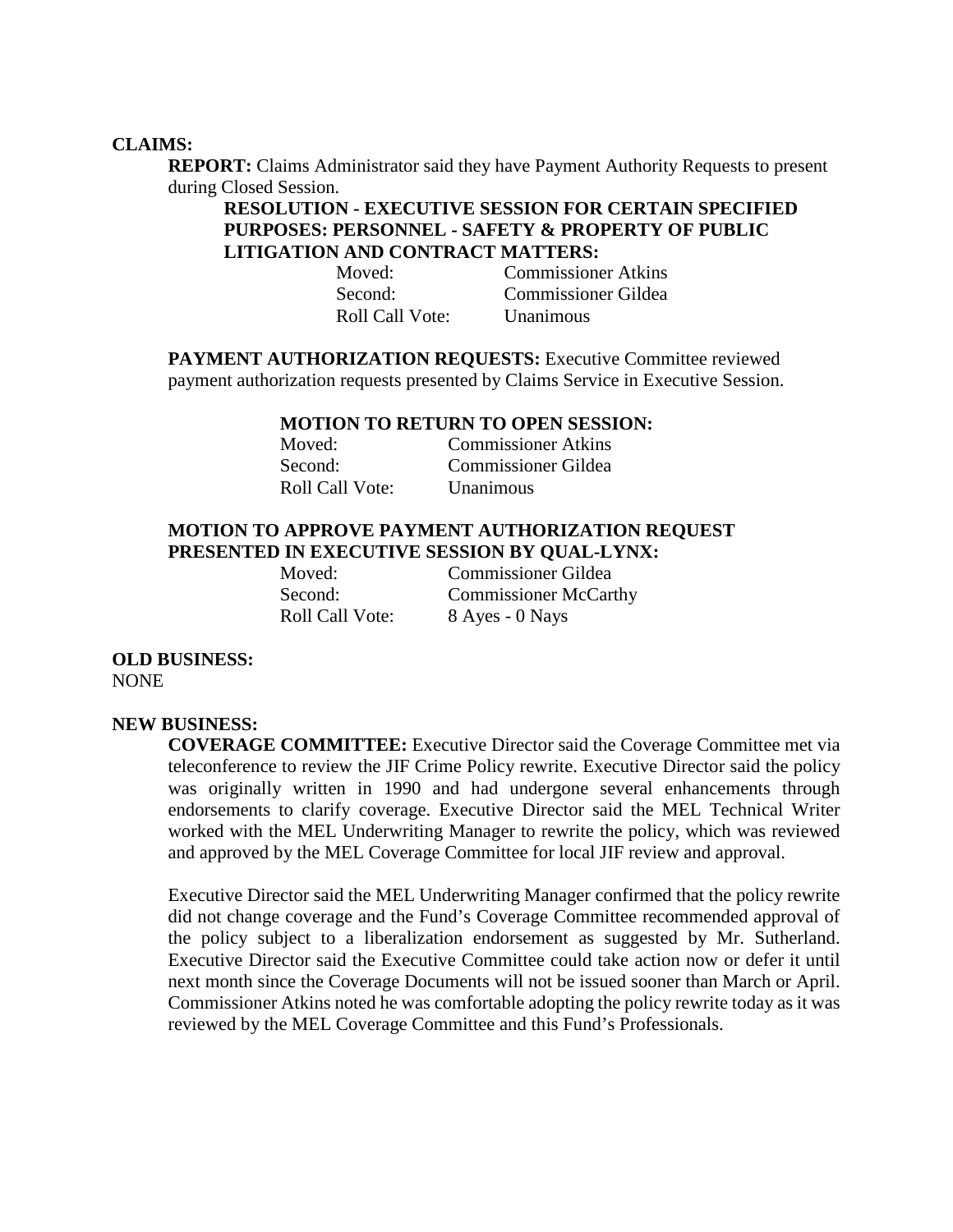# **MOTION TO ADOPT THE JIF CRIME POLICY REWRITE AS PRESENTED TO INCLUDE THE LIBERALIZATION ENDORSEMENT:**

Moved: Commissioner Atkins Second: Commissioner Gildea Vote: 8 Ayes – 0 Nays

# **MOTION TO ADJOURN:**<br> **Moved:** Commissioner

Commissioner Atkins Second: Commissioner Gildea<br>Vote: Unanimous Unanimous

**MEETING ADJOURNED:** 8:33AM **NEXT MEETING:** March 12, 2020 - 8:00 AM Nancy A. Ghani, Account Manager for ALEXANDER MIRABELLA, SECRETARY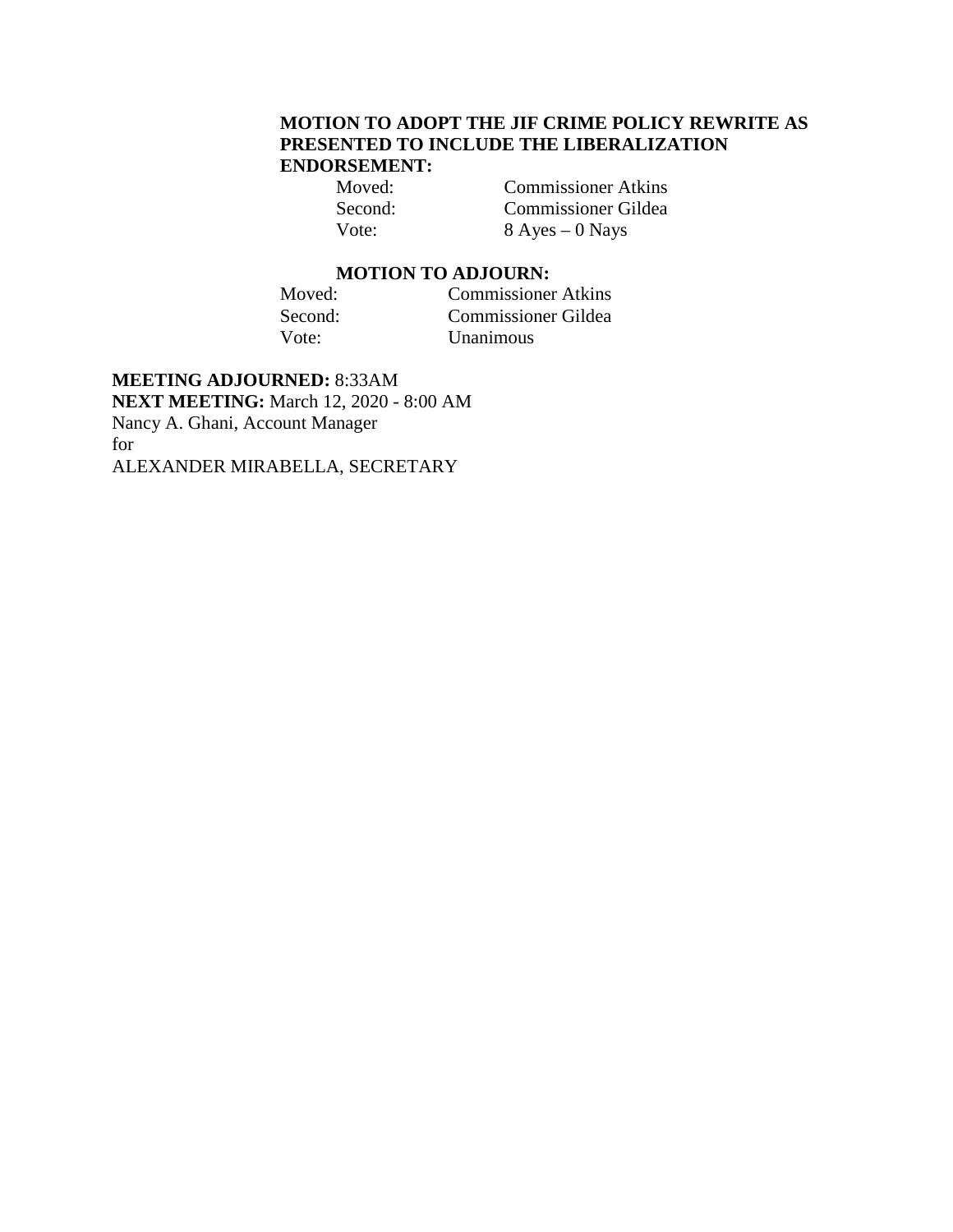## SUBURBAN MUNICIPAL JOINT INSURANCE FUND **BILLS LIST**

#### **Resolution No. 11-20**

#### **FEBRUARY 2020**

WHEREAS, the Treasurer has certified that funding is available to pay the following bills:

BE IT RESOLVED that the Suburban Municipal Joint Insurance Fund's Executive Board, hereby authorizes the Fund treasurer to issue warrants in payment of the following claims; and

FURTHER, that this authorization shall be made a permanent part of the records of the Fund.

| <b>FUND YEAR 2019</b><br><b>Check Number</b> | Vendor Name                                                                                                       | Comment                                                                                         | <b>Invoice Amount</b>                        |
|----------------------------------------------|-------------------------------------------------------------------------------------------------------------------|-------------------------------------------------------------------------------------------------|----------------------------------------------|
| 001676<br>001676                             | PERMA RISK MANAGEMENT SERVICES                                                                                    | 1099 AATRIX FILINGS 2019                                                                        | 16.03<br>16.03                               |
| 001677<br>001677                             | ALLSTATE INFORMATION MANAGEMNT                                                                                    | ACCT#416 - ARC & STOR - 12.31.19                                                                | 43.04<br>43.04                               |
| 001678<br>001678<br>001678<br>001678         | <b>CONNER STRONG &amp; BUCKELEW</b><br><b>CONNER STRONG &amp; BUCKELEW</b><br><b>CONNER STRONG &amp; BUCKELEW</b> | <b>UNDERWRITING FEE 12/19</b><br><b>UNDERWRITING FEE 10/19</b><br><b>UNDERWRITING FEE 11/19</b> | 1,667.00<br>1,667.00<br>1,667.00<br>5,001.00 |
| 001679<br>001679<br>001679                   | DiFRANCESCO,BATEMAN,COLEY,YOSP<br>DiFRANCESCO,BATEMAN,COLEY,YOSP                                                  | <b>LEGAL SERVICES THRU 12.31.19</b><br>LEGAL SERVICES THRU 11.30.19                             | 3,617.88<br>3,590.44<br>7,208.32             |
|                                              |                                                                                                                   | <b>Total Payments FY 2019</b>                                                                   | 12,268.39                                    |
| <b>FUND YEAR 2020</b><br><b>Check Number</b> | Vendor Name                                                                                                       | Comment                                                                                         | <b>Invoice Amount</b>                        |
| 001680<br>001680<br>001680                   | FIRST MANAGED CARE OPTION<br>FIRST MANAGED CARE OPTION                                                            | MANAGED CARE 2/20<br>MANAGED CARE 1/20                                                          | 6,856.84<br>6,856.84<br>13,713.68            |
| 001681<br>001681<br>001681                   | APEX INSURANCE SVCS c/o XL INSURANCE<br>APEX INSURANCE SVCS c/o XL INSURANCE                                      | POLICY# MTP0039497-07 - 2020<br>POLICY# W1EE61200401 - 2020                                     | 7.662.00<br>3.000.00<br>10,662.00            |
| 001682<br>001682<br>001682                   | APEX INSURANCE SVCS c/o QBE INS<br>APEX INSURANCE SVCS c/o QBE INS                                                | POLICY# OVR01005-04 - 2020<br>POLICY# QJR01005-04 - 2020                                        | 2,057.00<br>268,338.00<br>270,395.00         |
| 001683<br>001683                             | <b>OUAL-LYNX</b>                                                                                                  | <b>CLAIM ADJUSTING SERVICES 2/20</b>                                                            | 17,724.83<br>17,724.83                       |
| 001684<br>001684                             | <b>J.A. MONTGOMERY RISK CONTROL</b>                                                                               | <b>SAFETY DIRECTOR 2/20</b>                                                                     | 5.531.80<br>5,531.80                         |